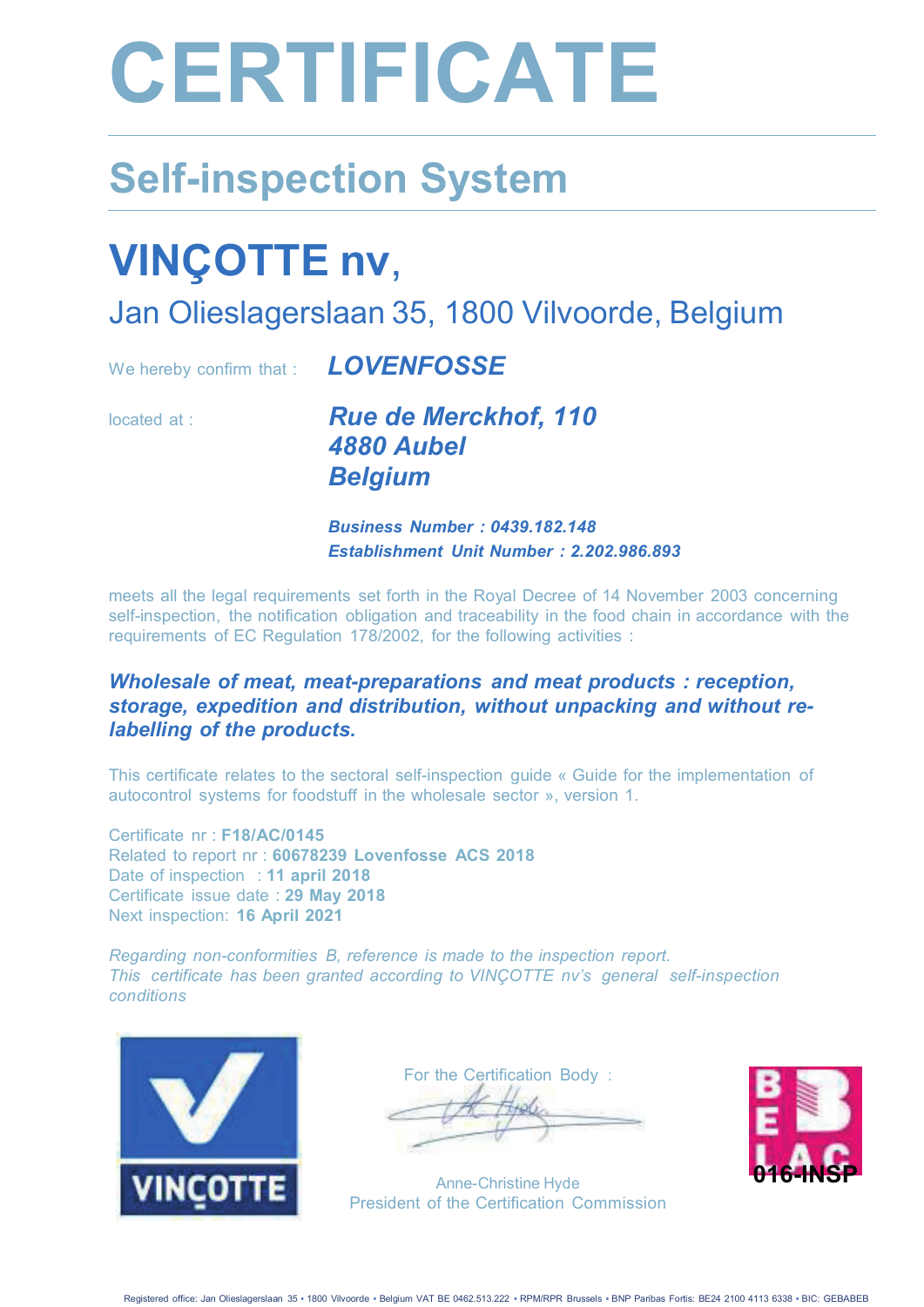# **CERTIFICATE**

### **Self-inspection System**

## **VINÇOTTE nv**,

Jan Olieslagerslaan 35, 1800 Vilvoorde Belgium

|             | We hereby confirm that : <b>LOVENFOSSE sa, site Aubel 44</b><br><b>Belgian Pork Group</b> |
|-------------|-------------------------------------------------------------------------------------------|
| located at: | <b>Rue de Merckhof 44</b>                                                                 |
|             | <b>4880 AUBEL</b>                                                                         |
|             | <b>BELGIUM</b>                                                                            |

*Business Number : 0439.182.148 Establishment Unit Number : 2.046.471.059* 

meets all the legal requirements set forth in the Royal Decree of 14 November 2003 concerning self-inspection, the notification obligation and traceability in the food chain in accordance with the requirements of EC Regulation 178/2002, for the following activities :

#### *Slaughtering and cooling of carcassses, handling of red offals, transport of carcasses and red offals. Export third countries.*

This certificate relates to the sectoral self-inspection guide « Generic guide Autocontrol for slaughterhouses, cutting plants and establishments for the production of minced meat, meat preparations and mechanically separated meat of domestic ungulates », version 2.

Certificate nr : **F20/AC/143** Related to report nr : 60678239 Lovenfosse site Aubel n°44 ACS 2020 Certificate issue date : **29 June 2020** Certificate expiry date : **28 June 2021**

*This certificate has been granted according to VINÇOTTE nv's general self-inspection conditions* 



For the Certification Body :

Anne-Christine Hyde President of the Certification Commission